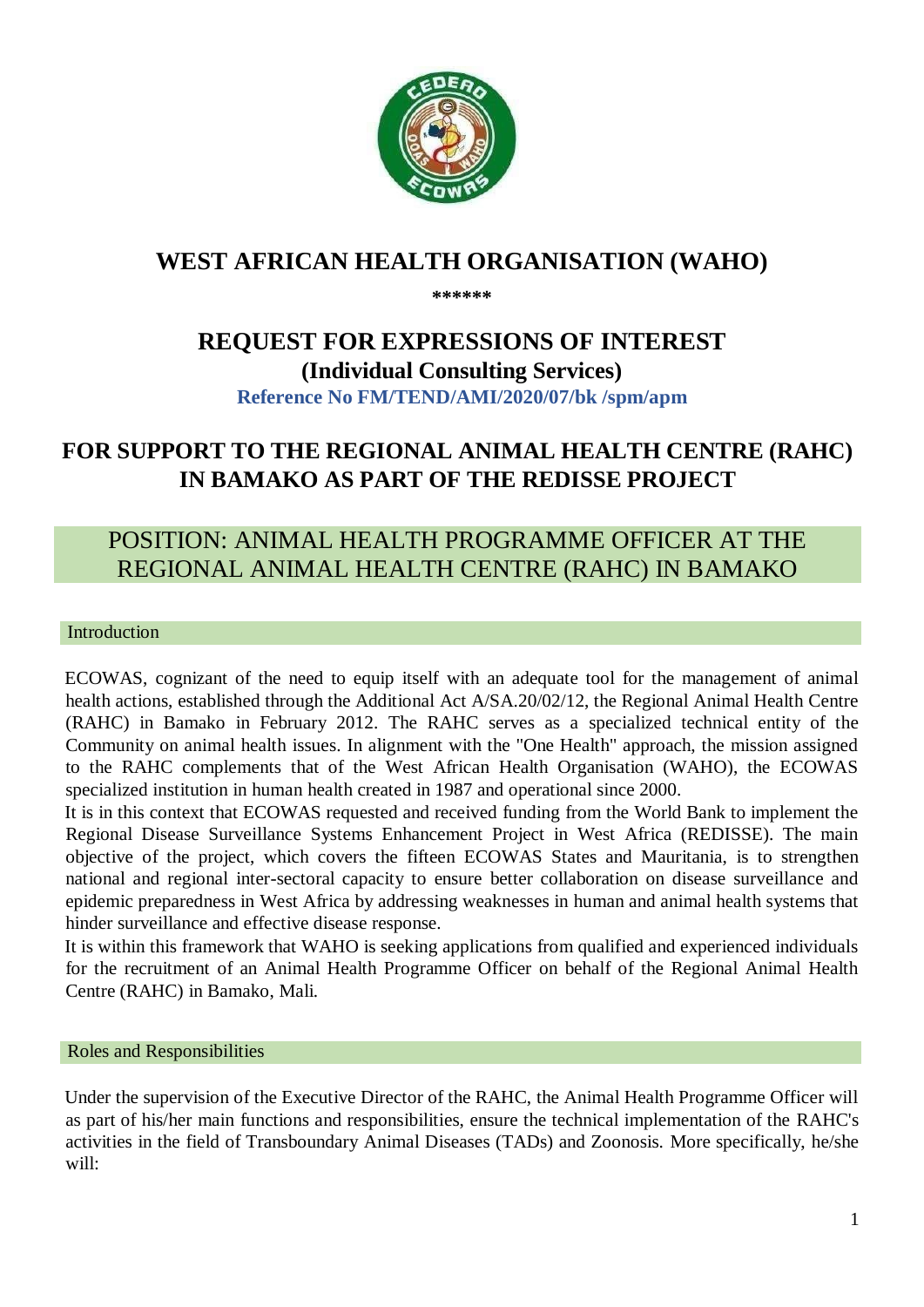- Improve the animal disease and zoonotic disease notification system in accordance with ECOWAS, OIE and WHO standards;
- Strengthen epidemiological surveillance of Transboundary Animal Diseases (TADs) and zoonosis through technical and logistical support to national epidemio-surveillance networks;
- Inform Member States on the regional situation and the risk of incursion and/or spread of TADs and zoonosis;
- Promote capacity building of national and regional diagnostic laboratories and monitoring of regional laboratory networks;
- Promote capacity building of national epidemiological units and monitoring of national and regional epidemiological surveillance networks;
- Harmonize national emergency response plans for the control of TADs and zoonotic agents;
- Monitor, evaluate and enforce animal disease and zoonotic control measures (slaughter, vaccination campaigns) to prevent their spread to humans;
- Monitor the sub-regional mechanism for the prevention and control of TADs and zoonotic diseases in close collaboration with other partners;
- Implement the REDISSE project activities by the RAHC as well as submit quarterly reporting.

### Qualifications, experience and skills required

To be qualified, candidates must meet the following conditions:

- Have a university degree in Veterinary Medicine or any other equivalent degree in veterinary epidemiology or veterinary public health;
- Have at least ten (10) years of experience in the above-mentioned fields;
- Have proven professional experience in national and regional institutions in the field of TADs and zoonosis;
- A good knowledge of animal health in the ECOWAS region would be an advantage;
- Have a solid knowledge of animal health policies, strategies and legislation in ECOWAS countries;
- Have team leader, trainer and facilitator skills;
- The candidate should be proficient in one language of ECOWAS. Proficiency in a second or third language will be an advantage;
- Satisfy the other competencies mentioned in the terms of reference.

#### Duration, location and nature of the post

This is a consultant position at the Bamako Regional Animal Health Centre (CSRA/Bamako). The duration of the contract is one (1) year subject to a probationary period of three (3) months. The contract may be renewed during the duration of the project depending on performance and availability of funds. The place of employment of the Programme Officer in Animal Health is the headquarters of the RAHC in Bamako.

He or she will carry out missions to ECOWAS Member States.

Duly qualified Female candidates are strongly encouraged to apply.

Individuals interested in this notice are invited to express their interest. They will be required to provide information attesting to the qualifications and skills required (cover letter indicating the position, a detailed curriculum vitae, including descriptions of similar assignments and experiences, and copies of supporting documents).

The required consultant will be selected in accordance with the procedures for selecting individual consultants as set out in the Guidelines: Selection and Employment of Consultants by World Bank Borrowers; (January 2011 edition, revised version in July 2014) available on the World Bank website.